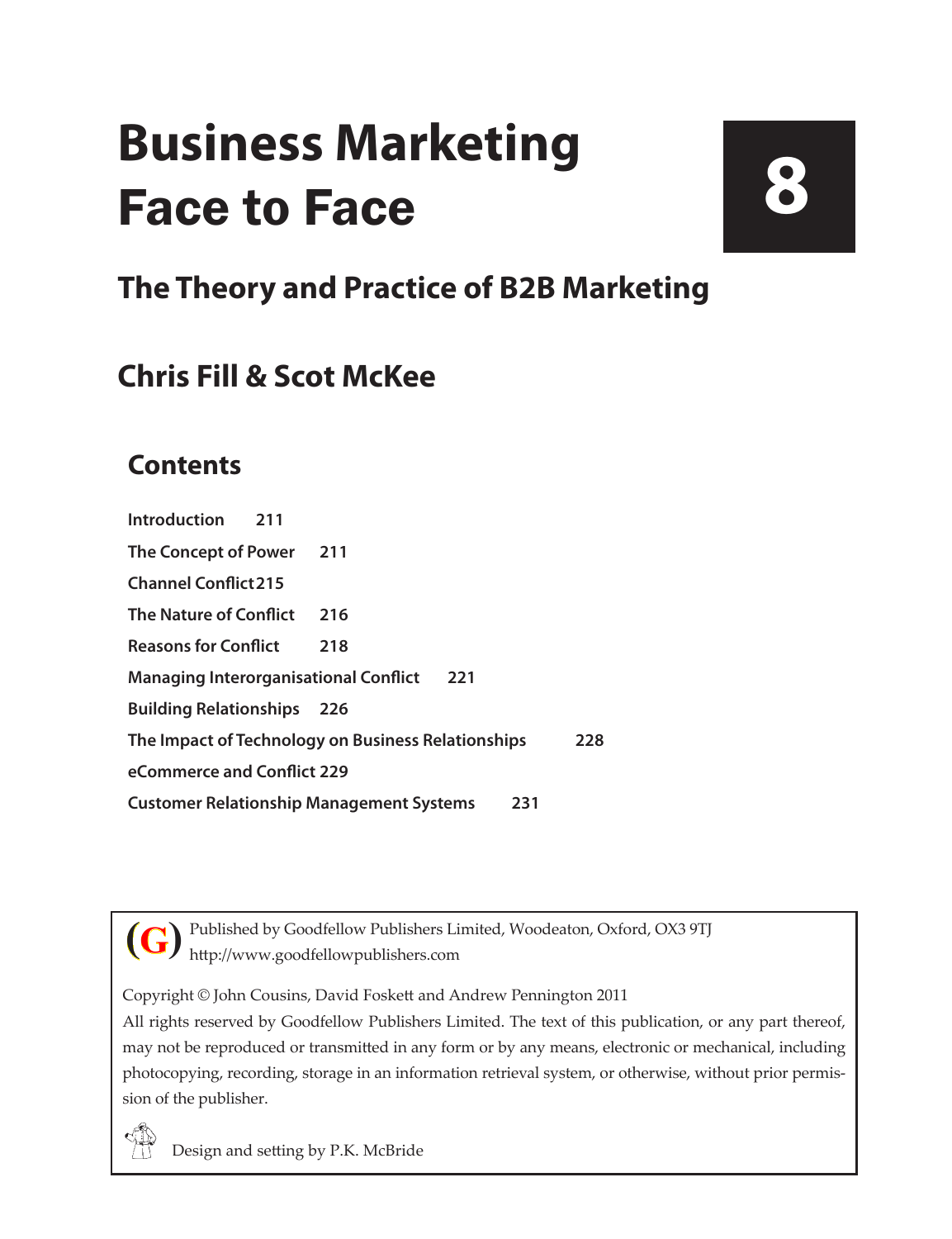# **8 Managing B2B Relationships**

#### **Overview**

Following the exploration of the nature and characteristics of marketing channels, it is necessary to consider some of the managerial issues, processes and systems associated with maintaining and developing collaborative relationships. First, the nature, dispersion and use of power in relationships is examined, then time is spent looking at channel conflict and ways in which it can be minimised, recognising that some conflict can be constructive. Following a consideration of two important concepts, trust and commitment, which are considered to be a foundation of successful B2B relationships, the chapter concludes with a brief overview of the role of technology in managing relationships with a focus on CRM systems.

### **Chapter aims and objectives**

The aims of this chapter are to consider some of the behavioural concepts associated with the management of interorganisational relationships in business marketing.

#### **The objectives of this chapter are to enable readers to:**

- **1** Explore the concept of power and appreciate its significance in B2B relationships.
- **2** Examine the various sources of channel power and consider the different influence strategies that organisations can use.
- **3** Introduce basic principles concerning channel conflict and examine ways in which tensions between organisations can be managed.
- **4** Appreciate the dimensions and significance of trust and commitment in relationships as a means for building cooperation and channel collaboration.
- **5** Explain the impact of technology on channel relationships.
- **6** Consider the extent to which CRM systems can assist the management of B2B relationships.